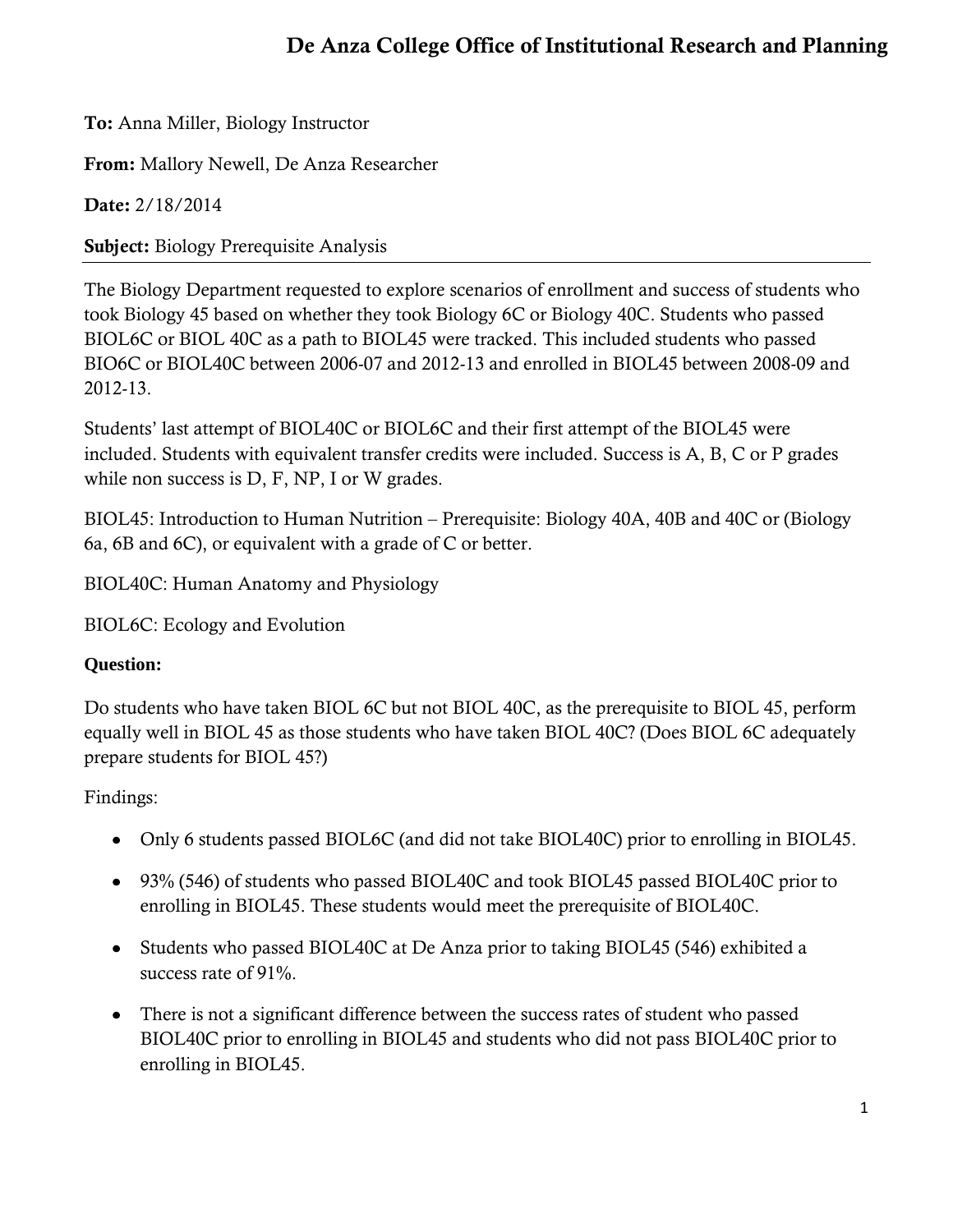| Took<br>BIOL45 | Passed<br>BIOL40C | Passed BIOL40C % Students who   Passed BIOL40C |                 |                                     | % Passed BIOL      |  |
|----------------|-------------------|------------------------------------------------|-----------------|-------------------------------------|--------------------|--|
|                |                   | and took                                       |                 | passed BIOL40C   prior to enrolling | 40C prior to       |  |
|                |                   | BIOL <sub>45</sub>                             | and took BIOL45 | in BIOL45                           | BIOL <sub>45</sub> |  |
| 909            | I.792             | 589                                            | 33%             | 546                                 | 93%                |  |

#### **Figure 1. Students who Satisfy the Prerequisite**

- 93% (546) of students who passed BIOL40C and took BIOL45 passed BIOL40C prior to enrolling in BIOL45. These students would meet the prerequisite of BIOL40C.
- 33% (589) of students who passed BIOL40C went on to take BIOL45.

## **Figure 2. Pathway to BIOL45**

To determine the pathway students took to get into BIOL45, the analysis was expanded to include students who took BIOL40C at both Foothill and De Anza, as a large number of students who took BIOL40C at Foothill were enrolled in BIOL45 at De Anza.

 $\mathbf{I}$ 

| Took<br>BIOL45 | Passed<br>BIOL40C at De<br>Anza | at Foothill | Passed BIOL40C<br>Passed BIOL40C at FH or DA and<br>took BIOL45 at<br>DA | Passed BIOL40C<br>Prior to BIOL45 | Took BIOL45C<br>concurrenlty or<br>after BIOL45 | Did not take 40C<br>at FH or DA but<br>enrolled in<br>BIOL <sub>45</sub> |
|----------------|---------------------------------|-------------|--------------------------------------------------------------------------|-----------------------------------|-------------------------------------------------|--------------------------------------------------------------------------|
| 909            | .792                            | 2.836       | 784                                                                      | 732                               | 52                                              | 125                                                                      |

- Of the 909 students who enrolled in BIOL45, 784 passed BIOL40C at either Foothill or De Anza and enrolled in BIOL45.
- Of the 909 students who enrolled in BIOL45, 732 passed BIOL40C course prior to enrolling in BIOL45.
- Of the 909 students who enrolled in BIOL45, 52 students passed BIOL40C while enrolled in BIOL45 or after taking BIOL45, these students would not satisfy the prerequisite.
- Of the 909 students who enrolled in BIOL45, 125 students did not pass BIOL40C at Foothill or De Anza but were still enrolled in BIOL45.